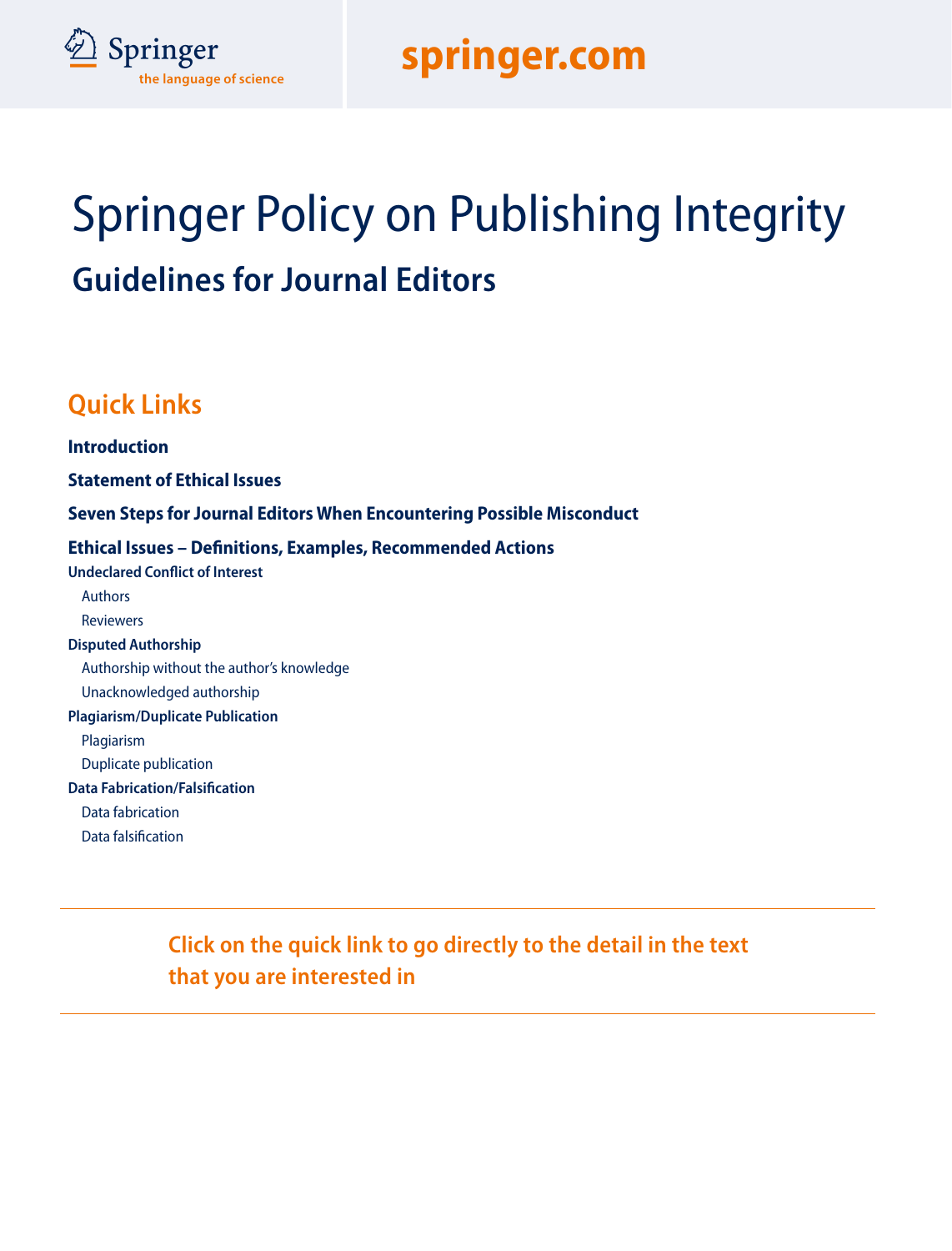

### **INTRODUCTION**

Springer's business is publishing. We provide scientific and professional communities throughout the world, with superior specialist information – produced by authors and guided by editors across geographic boundaries and cultures in a nurtured collegial atmosphere of which we are justifiably proud.

We foster communication among researchers, faculty, students, and professionals enabling them to work more efficiently, thereby advancing knowledge and learning.

Springer's editors are central to our mission of publishing high-quality content. Our editors safeguard the quality of our journals and books and manage their content at every stage of the publishing process – from conception to final publication. In this process, an editor might encounter ethical issues. These guidelines serve to help manage ethical issues that may arise.

### **STATEMENT OF ETHICAL ISSUES**

Springer has identified four fundamental ethical issues that a journal editor might encounter<sup>1</sup>:

- 1) Undeclared conflict of interest
- 2) Disputed authorship
- 3) Plagiarism/duplicate publication
- 4) Data fabrication/falsification

Springer has identified these issues based on the landmark article by Magne Nylenna and Sigmund Simonsen, *Scientific Misconduct: A New Approach to Prevention*, and concurs in the belief that "…scientific misconduct is a continuum ranging from honest errors to outright fraud."2

In these guidelines you will find clear descriptions and practical examples of all four issues and clear plans of action if misconduct is substantiated<sup>3</sup> by the responsible editors and/or Springer.

In finding evidence, defining the issues, and providing practical examples we closely followed the guidelines of the Committee on Publishing Ethics (COPE), which is a forum for editors of peer-reviewed journals to discuss issues related to the integrity of the scientific record. COPE has defined these acts of misconduct and misconduct cases on its website<sup>4</sup>, which is freely accessible to all editors at http://publicationethics.org/.

Please note that the COPE examples presented in this document to illustrate the issues are actual case studies and are used with the permission of COPE.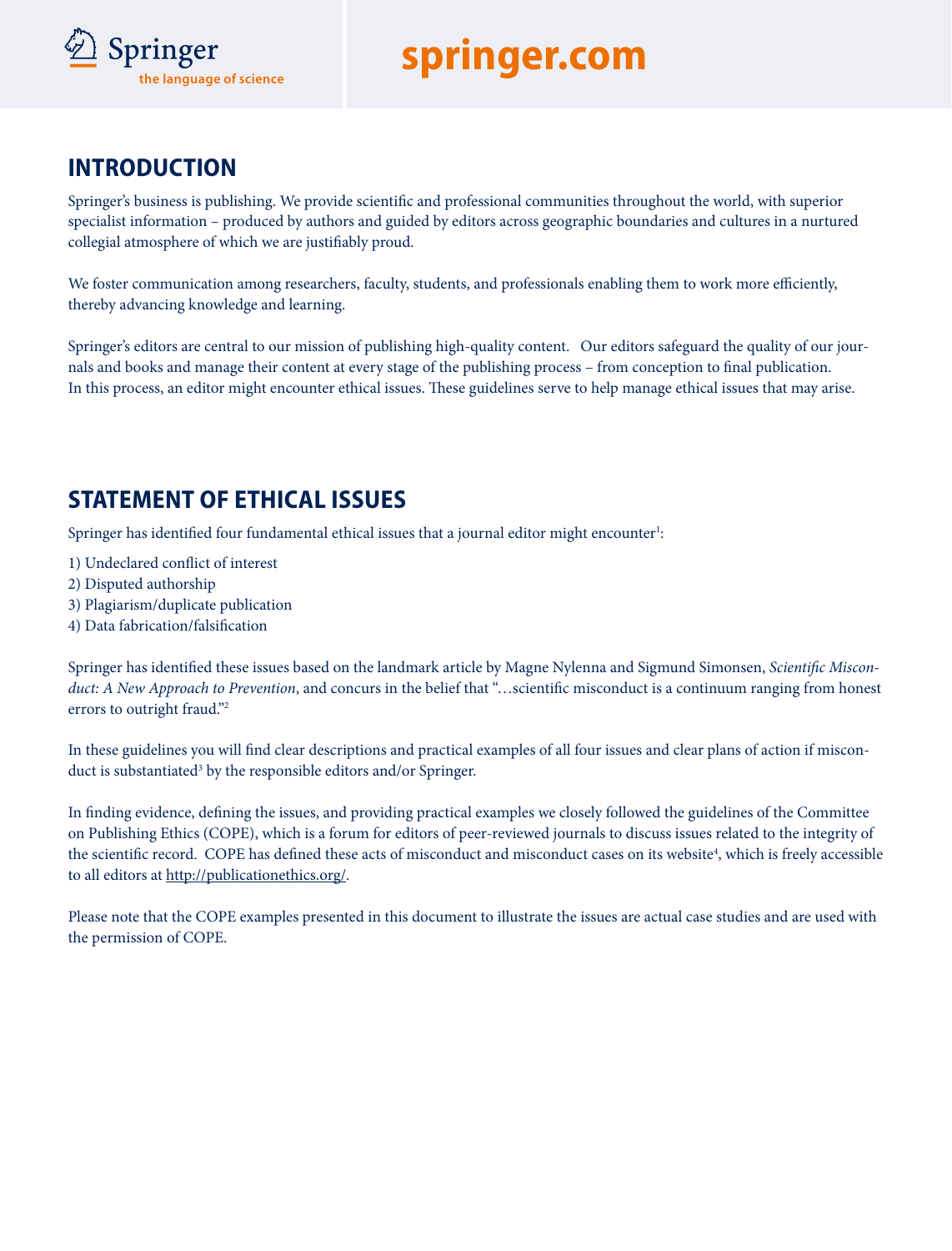

These guidelines are intended to help journal editors recognize misconduct and take appropriate action. However, before any steps are undertaken, the editor needs to make sure that all allegations and the evidence to support them are substantial and unquestionable. Before reaching this point, it is vital that editors take on an arbitrative, investigative, and communicative role. An editor should keep a record of all communication and maintain confidentiality. **Judgment should always be provided in an official manner (email and/or letter) accompanied by substantial evidence supporting the decision.**

Springer encourages editors to thoroughly investigate all possible scenarios that could have led to the alleged misconduct. All alternative possibilities should be disproved before taking any final action.

If, on the basis of substantial allegations, further investigation, into misconduct relating to the four issues mentioned above is warranted, the following seven steps should be followed:

#### 1) **Remain a neutral player!**

**Springer**<br>the language of science

Up to the point of clear and unmistakable evidence for misconduct, the editor is a neutral communicator for all parties involved. It is important not to confirm nor deny any of the allegations or rebuttal arguments until clear evidence has been provided and a clear decision has been made.

#### 2) **Raise the issue with the accused (co-) author(s) in a timely manner.**

It is vital that clarity is communicated quickly to all involved stakeholders. Ask both sides for sufficient evidence to support their positions.

#### 3) **Record the allegation and the evidence of the complainant.**

Respond to the complainant in a neutral and timely manner. At this point the editor should examine whether a conflict of interest exists and upon disclosure either proceed accordingly.

#### 4) **Assess and compare the evidence of both parties.**

If the situation is unclear, request an additional explanation in writing. Keep in mind that it is better to have too much information than not enough.

#### 5) **Take time to assess exactly what has happened.**

It is possible that no malicious act has taken place and that the allegations are based on miscommunication or misunderstanding. If so, make sure that all parties are made aware of this by providing them with a written judgment.

#### 6) **Be prepared to take the next steps.**

If the evidence leads to the belief that further investigation is required because misconduct may have occurred, start involving the following parties in the following sequence:

- 6.1) If not yet done, involve the Springer editor and present him/her with the collected allegations and/or evidence uncovered to date.
- 6.2) Involve members of the journal's Editorial Board.
- 6.3) Via Springer can consult professional bodies and/or organizations such as COPE<sup>5</sup> that have experience in such matters.
- 6.4) Involve other secondary parties, such as colleagues or superiors at the research institution of the (co-)author involved.

#### 7) **Define findings**

Define findings according to one of the four ethical issues and follow up on the actions in case of proven misconduct as described further in these guidelines.

#### **During the investigation process:**

It is vital for the editor to involve these parties in this sequence and with utmost caution! Keep in mind that the editor is still a neutral player! Any confirmation or denial can be perceived as an official decision. Keep in mind that the outcome of an investigation and the resulting allegations can have a (dramatic) impact on the future of the accused (co-) author(s).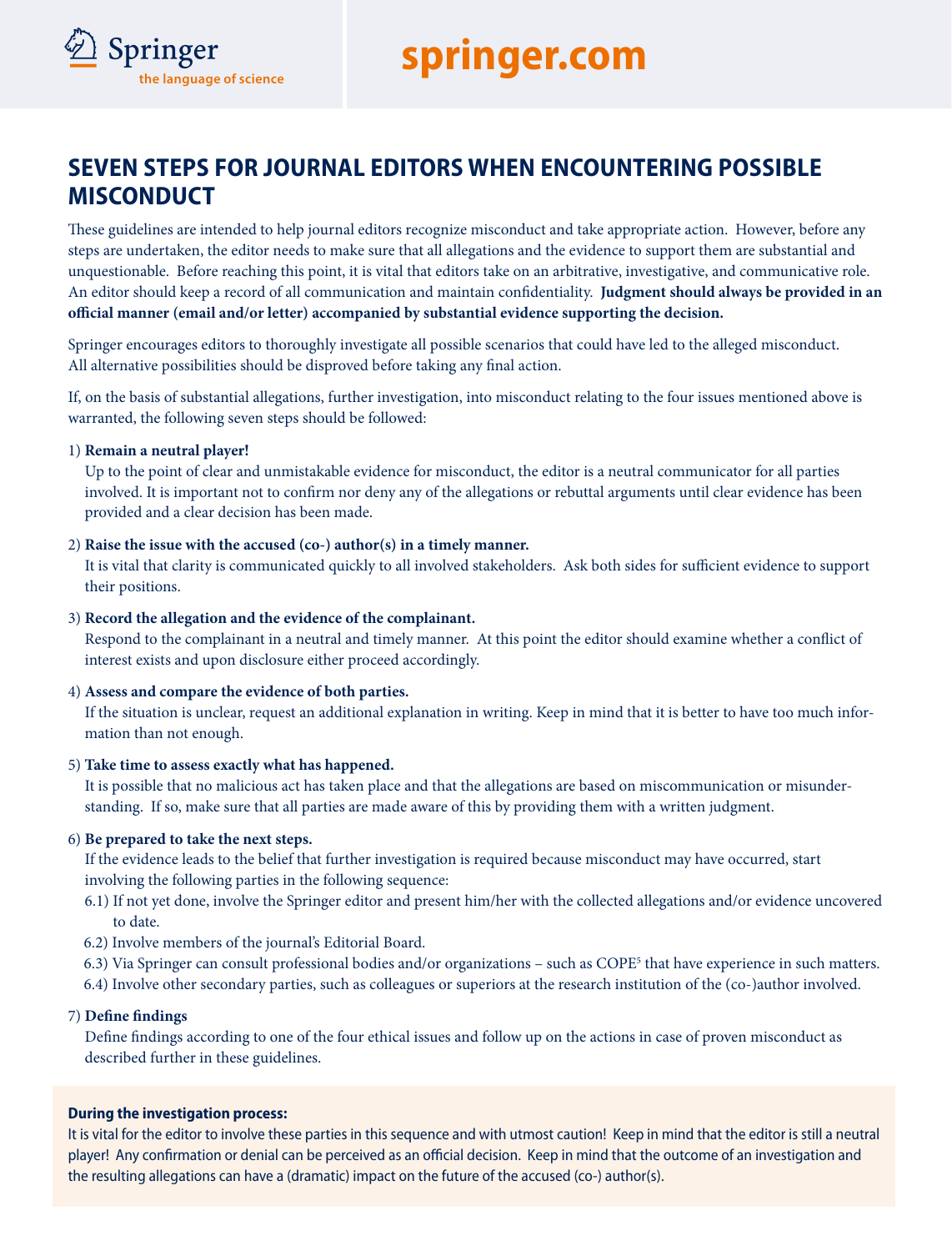

### **ETHICAL ISSUES – DEFINITIONS, EXAMPLES, RECOMMENDED ACTIONS**

#### **1. Undeclared Conflict of Interest**

Here we must distinguish between a conflict of interest between authors and a conflict of interest between reviewers:

#### **Authors**

When authors fail to declare all conflicts of interest relevant to their publication (i.e. relationships, both financial and personal, that might affect the conduct or interpretation of their work and about which editors or readers might wish to be made aware).

#### **Example:**

*For authors COPE case number 00-12 (2000)* 

A paper on a controversial topic from three authors is published. All three authors complete forms to say that they did not have competing interests. This was stated at the end of the paper. A reader subsequently contacts the journal to say that she had clear evidence that one of the authors did have competing interests. He had, she says, been involved in legal cases and received substantial payments for his work. The article was related to these legal cases.

The editor intends to write to the complainant and ask permission to send her letter to the author. If the author accepts that he did have a competing interest, then the journal will publish a statement to that effect.

#### **Action(s) in case of publication and proven misconduct:**

#### *By journal editor:*

- 7 All editors and all involved reviewers of the respective journal are notified at the same time.
- A letter is sent to all co-authors in which they are informed about this specific act of misconduct and are possibly asked for further explanation and/or advice.
- $\blacktriangleright$  The author is given a clear warning.

#### *By Springer:*

 $\blacktriangleright$  Publication of a Springer Erratum that reports the conflict.

#### **Reviewers**

When reviewers fail to declare all conflicts of interest relevant to the submission being considered (i.e. relationships, both financial and personal, that might prevent an unbiased and objective evaluation of the work).

#### **Example:**

#### *For reviewers COPE case number 97-03 (1997)*

A journal sends a paper to a reviewer, who subsequently suggests that the journal should reject the paper, principally because the reviewer thinks it is "virtually identical to a paper in press by the same authors." The journal rejects the paper with these comments. The author replies to the journal saying that he does not believe that he had had a fair review of his paper because, he thought, the reviewer had a conflict of interest.

He writes: "The individual involved is situated in a rival institute and is presently undergoing negotiation to merge his and my institutes. This puts us in direct conflict with each other both academically and with regard to administrative details. Therefore I do not believe we have received a unbiased review of our paper." He also writes: "Comments on our paper, most of which were unfavorable, have been cited by this individual to other senior academics and editors of other journals."

The author does not respond to the accusation of duplicate publication. The editor of the journal writes back to this author saying that if he has correctly identified the reviewer (which seems likely), then the editor is disturbed that the reviewer did not declare a conflict of interest. The editor also asks him to respond to the point of possible redundant publication.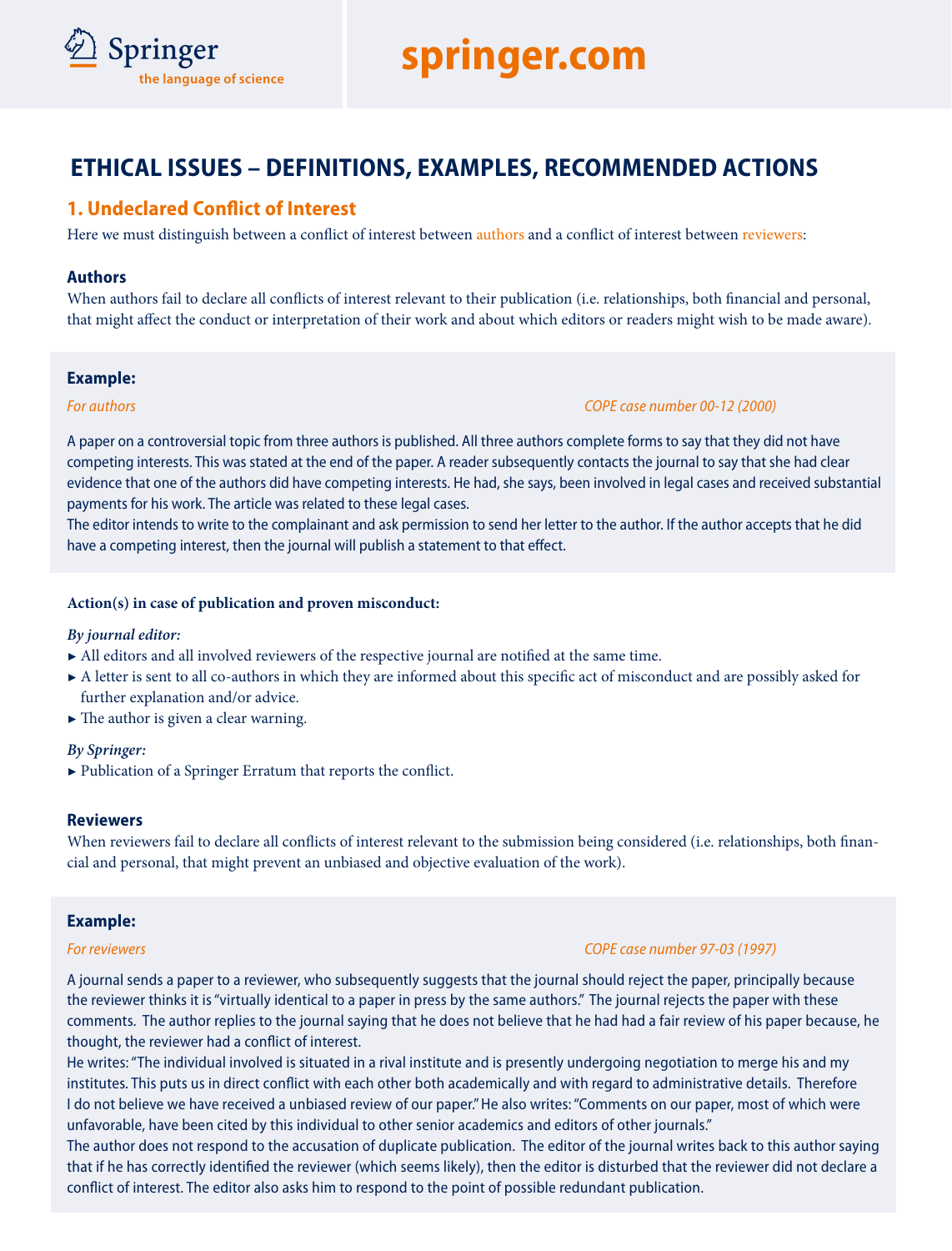

#### **Action(s) in case of publication and proven misconduct:**

#### *By journal editor:*

- 7 All editors and all involved reviewers of the respective journal are notified at the same time.
- A letter is sent to all co-authors in which they are informed about this specific act of misconduct and are possibly asked for further explanation and/or advice.
- $\blacktriangleright$  The reviewer will not be consulted again by the journal.

#### *By Springer:*

7 Publication of a Springer Erratum that reports the conflict.

#### **2. Disputed Authorship**

Disputed authorship occurs when those involved with a research project or publication cannot agree on how authorship should be represented.

Such a dispute can have two forms: authorship without the author's knowledge and unacknowledged authorship

#### **Authorship without the author's knowledge**

A published researcher is mentioned as a corresponding author in an article on which he/she has not cooperated.

#### **Example:**

#### *Authorship without the author's knowledge COPE case number: 99-17 (1999)*

Submission without knowledge of the corresponding author

A case report is received and the corresponding author is duly notified. The corresponding (and senior author) immediately faxes back, asking who had submitted the case report as he has not been consulted and has not seen the manuscript. The submission letter contains the names of all four authors; three of the signatures have been made using the same pen and probably the same hand. The signature of the senior and corresponding author was clearly "P.P." The editor responds, pointing out the misconduct and receives a prompt written response from the senior author agreeing that this is not the way to proceed. The senior author does not believe that the matter should be taken further other than through a formal letter from the editor to the author who had submitted the manuscript.

#### **Action(s) in case of publication and proven misconduct:**

#### *By journal editor:*

- $\blacktriangleright$  All editors and all involved reviewers of the respective journal are notified at the same time.
- A letter is sent to all other involved authors in which they are informed about the issue and possibly asked for advice.
- $\blacktriangleright$  A copy of this letter is also sent to the head of the respective institute/ university.
- 7 The corresponding author is banned in participating in any of the journal's publications for an initial period of 3 years.

#### *By Springer:*

- 7 *Optional:* Chief editors of other Springer journals will be informed about the perpetrated act and related decision.
- 7 Publication of a Springer Erratum that reports the conflict.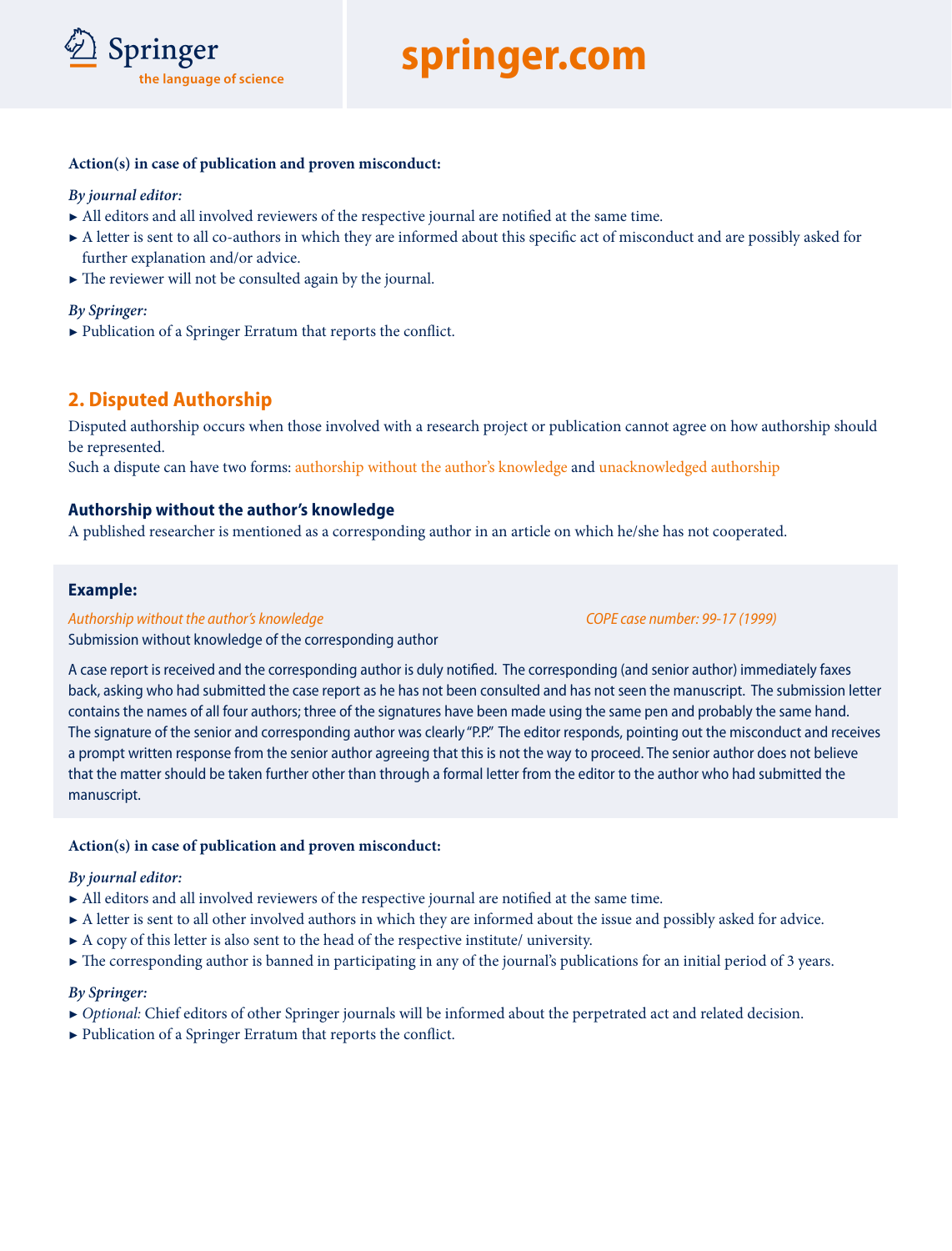# **Springer**<br>the language of science

## D **springer.com**

#### **Unacknowledged authorship**

An author is not acknowledged or incorrectly acknowledged for his/her contribution to an article.

#### **Example:**

#### *The missing author COPE case number: 98-16 (1998)*

In March 1996, Journal A publishes a case report about an eye condition with two authors credited, Drs X and Y, both radiologists. Exactly two years later, one of their former colleagues (Dr Z) writes to the editor claiming that she had been responsible for the patient's care; she was the ophthalmologist on call the night the patient was admitted. She argues that, as the clinician responsible for the patient, her name should have been on this case report. Indeed, the clinical facts of the case are, she alleges, inaccurate. Dr Z wants Journal A to publish a full case report with additional facts about the case history. The editor of Journal A writes to the corresponding author of the original case report. Dr X discovers that the patient's chart was missing; it had been taken out at the request of Dr Z. It turns out that Dr Z was "moonlighting" in the hospital at the time that the patient was admitted. The clinical history remains disputed. What should the editor do next?

#### **Action(s) in case of publication and proven misconduct:**

#### *By journal editor:*

- $\blacktriangleright$  All editors and all involved reviewers of the respective journal are notified at the same time.
- 7 The journal editor decides whether or not to invite the unacknowledged author to write a letter to the editor (to be published in the next edition of the journal).
- A letter is sent to all other authors involved in which they are informed about the perpetrated act and possibly asked for advice.
- $\blacktriangleright$  A copy of this letter is also sent to the head of the respective institute/university.
- $\blacktriangleright$  The corresponding author is banned in participating in any of the journal's publications for an initial period of 3 years.

#### *By author:*

 $\blacktriangleright$  The author writes a Letter to the Editor (which will possibly be published in the next edition of the journal).

#### *By Springer:*

- 7 *Optional:* Chief editors of other Springer journals will be informed about the perpetrated act and related decision.
- 7 Publication of a Springer Erratum that reports the conflict.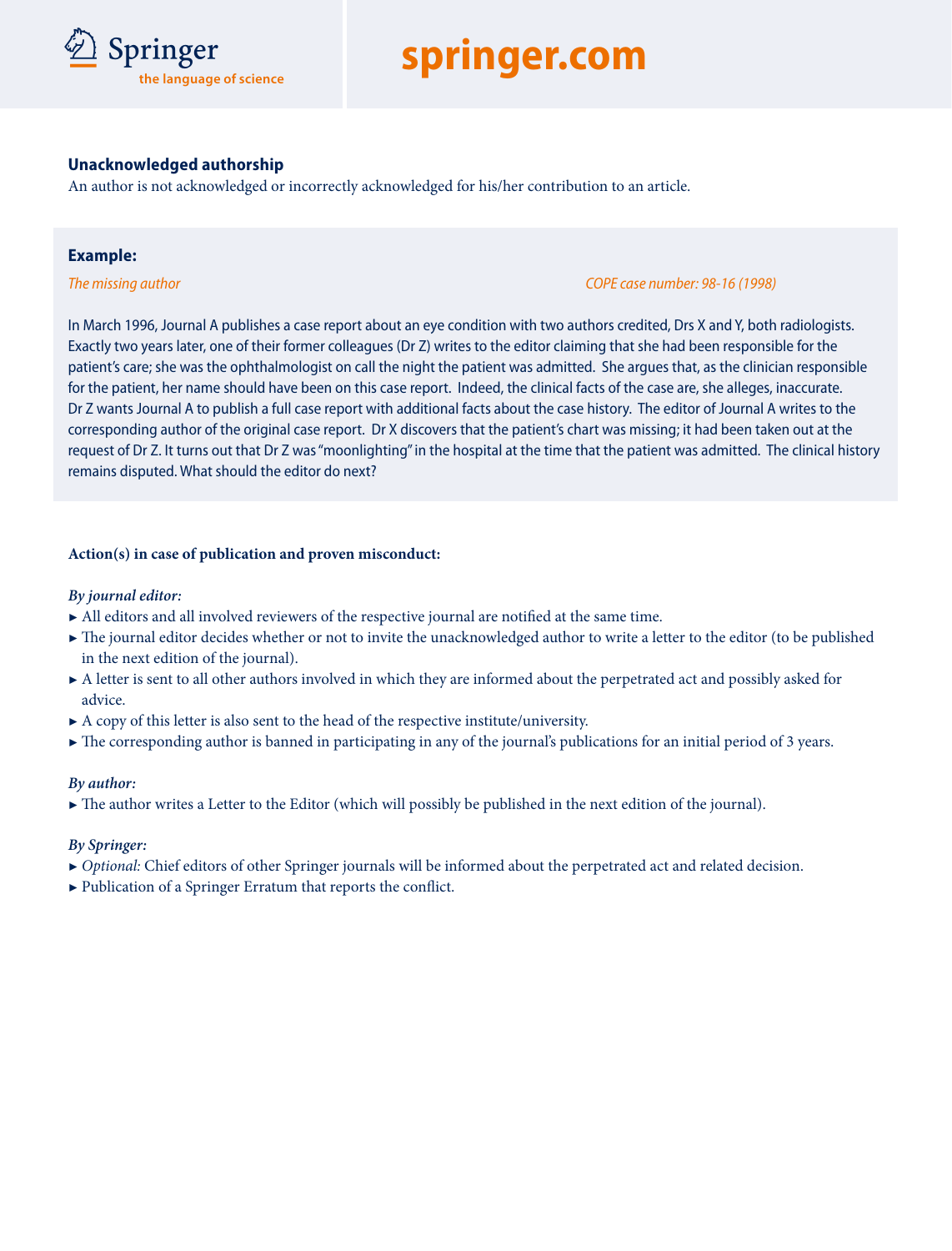

### **3. Plagiarism/Duplicate Publication**

#### **Plagiarism**

Plagiarism occurs when someone presents the work of others (data, text, or theories) as if they were his/her own and without proper acknowledgment.

#### **Example:**

A severe case of plagiarism?

*Plagiarism COPE case number: 08-27 (2008)* 

A review article is submitted to the journal and sent out for peer review. One of the reviewers brings to the editor's attention that a substantial number of sentences and sections of the paper have been directly copied verbatim from book chapters and a monograph that he had written in the past. The editor asks the reviewer to provide the texts in question. The editor carefully compares the submitted manuscript with the publications provided by the reviewer and concludes that the submission presents a severe case of plagiarism with multiple copy-and-paste examples throughout the entire manuscript.

The editor contacts the corresponding author by email and requests an explanation within a week. The corresponding author replies within the deadline, but the editor does not find the explanation satisfactory. He then contacts the heads of the corresponding author's institution by email but does not hear from them, even though he has sent them several reminders.

In the meantime, the editor decides to reject the submission because of plagiarism. In his letter of rejection, the editor informs the corresponding author that he has taken action and has contacted the heads of the author's institution.

#### **Action(s) in case of publication and proven misconduct:**

#### *By journal editor:*

- 7 All editors and all involved reviewers of the respective journal are notified at the same time.
- A letter is sent to all other authors involved in which they are informed about the perpetrated act and possibly asked for advice.
- $\blacktriangleright$  A copy of this letter is also sent to the head of the respective institute/university.
- $\blacktriangleright$  The corresponding author is banned in participating in any of the journal's publications for an initial period of 5 years.

#### *By Springer:*

- 7 *Optional:* Chief editors of other Springer journals will be informed about the perpetrated act and related decision.
- $\blacktriangleright$  Retraction of the article (recommended as most severe, irreversible repercussion):

Online First publication: The article will be fully retracted from Springer Link, Springer's online full-text journal platform – the PDF will no longer be available and no related articles, abstracts, and references will be found on SpringerLink. The initial PDF document will be replaced by a retraction note. Springer will pursue the retraction of this article from other online services besides SpringerLink. Please note that the metadata of the article (author's name and title) will still be findable on SpringerLink.

Print publication in journal issue: Since the article is already published, a retraction is no longer possible. The content will remain in its existing print form. However, in the next issue of the journal a retraction note referring to the article will be published. In addition, the title and each page of the related online article will be marked with a clear "RETRACTED" stamp.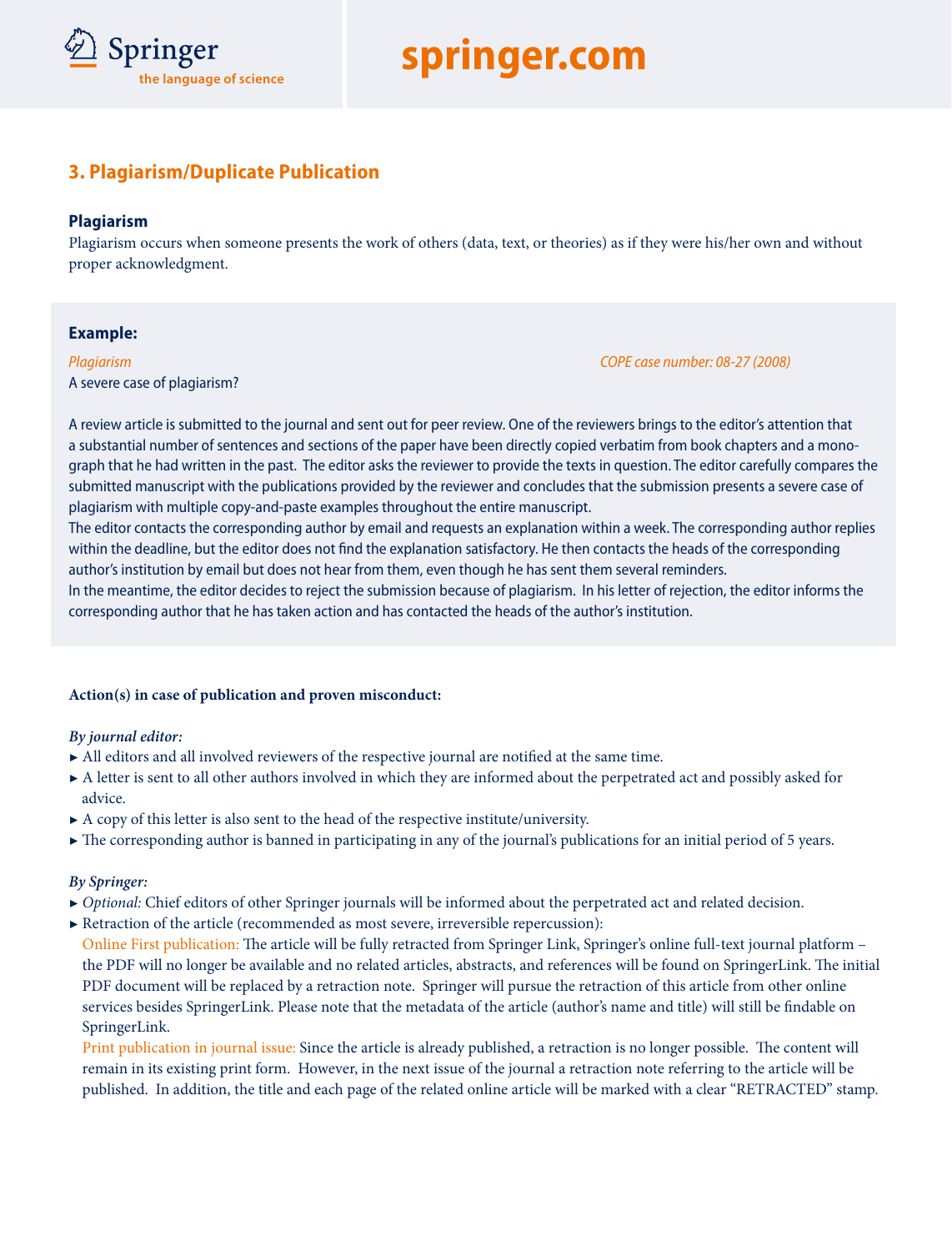

#### **Duplicate publication**

When somebody uses his/her own work (data, words, or theories) presenting it as if it were completely new.

#### **Example:**

#### *Duplicate publication COPE case number: 01-25 (2001)*

An author publishes a paper in Journal A that looks extremely similar to one already published as guidelines in Journal B. Of 48 paragraphs of text, 41 are almost identical. It has since transpired that several authors who were involved in the writing of the article published in Journal B have not been acknowledged. Prior publication elsewhere has not been acknowledged in the Journal A paper. The editor writes to the authors requesting an explanation. He informs them that the journal takes a strong line on duplicate publication and disclosure of related publications, and that there should also be an appropriate acknowledgement of the contribution of other authors. The editor also writes to the editor of Journal A asking him to look at both of the papers and to give him his views. Has enough been done?

#### **Action(s) in case of publication and proven misconduct:**

#### *By journal editor:*

- 7 All editors and all involved reviewers of the respective journals are notified at the same time.
- A letter is sent to all other authors involved in which they are informed about the perpetrated act and possibly asked for advice.
- $\blacktriangleright$  A copy of this letter is also sent to the head of the respective institute/university.
- $\blacktriangleright$  The corresponding author is banned in participating in any of the journal's publications for an initial period of 5 years.

#### *By Springer:*

- 7 *Optional:* Chief editors of other Springer journals will be informed about the perpetrated act and related decision.
- ▶ Retraction of the article (recommended as most severe, irreversible repercussion):

Online First publication: The article will be fully retracted from Springer Link, Springer's online full-text journal platform – the PDF will no longer be available and no related articles, abstracts, and references will be found on SpringerLink. The initial PDF document will be replaced by a retraction note. Springer will pursue the retraction of this article from other online services besides SpringerLink. Please note that the metadata of the article (author's name and title) will still be findable on SpringerLink.

Print publication in journal issue: Since the article is already published, a retraction is no longer possible. The content will remain in its existing print form. However, in the next issue of the journal a retraction note referring to the article will be published. In addition, the title and each page of the related online article will be marked with a clear "RETRACTED" stamp.

7 *Optional:* If both articles are identical, the link to the contaminated article can be redirected to the DOI of the original article.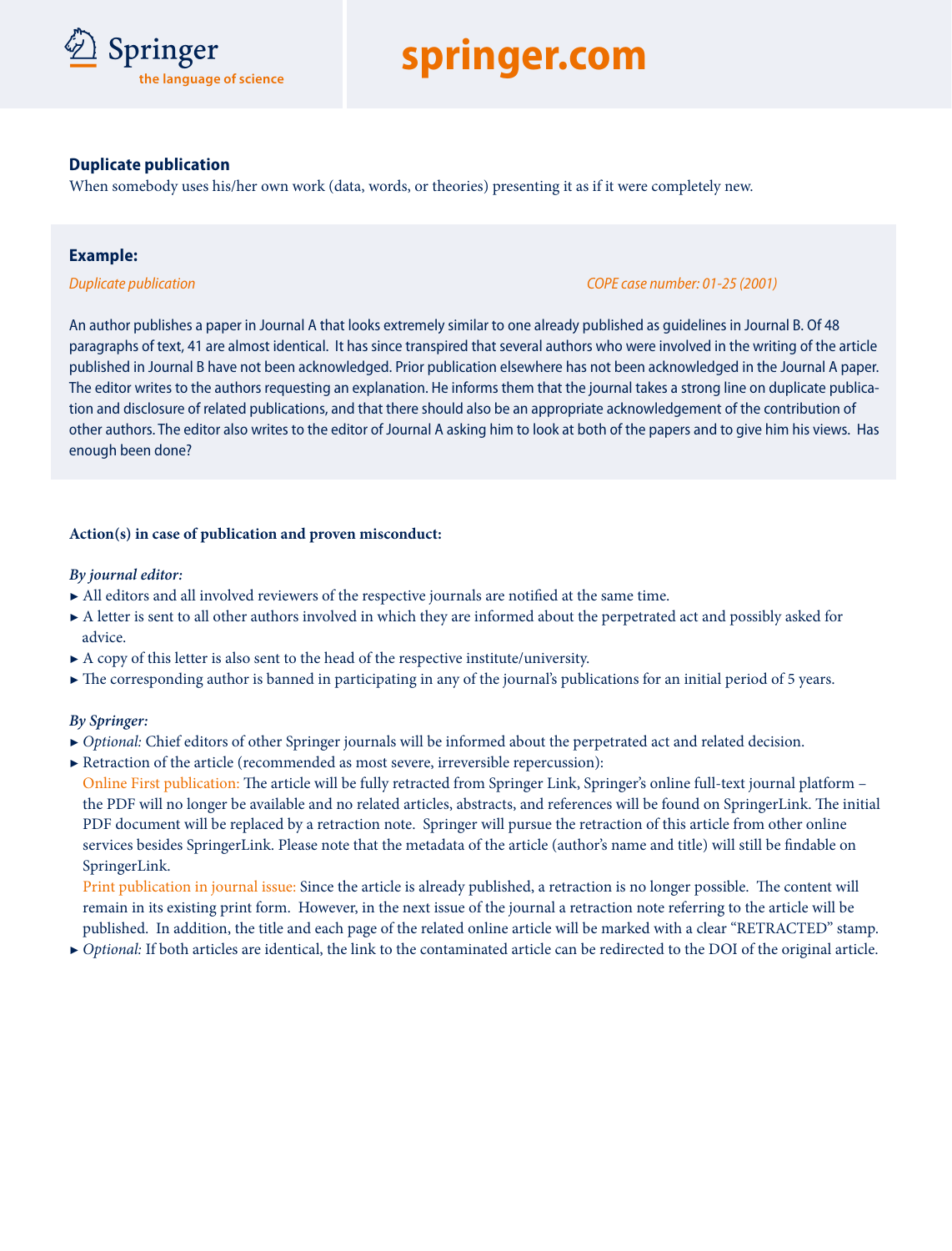# **Springer**<br>the language of science

## D **springer.com**

### **4. Data fabrication/falsification**

The same repercussions are applicable for data fabrication and data falsification, which are considered incidents of grave misconduct.

#### **Data fabrication**

Making up research findings

#### **Example:**

Possible fabricated data -- a conspiracy of silence

*Data fabrication COPE case number 06-18 (2006)* 

I became involved in this issue after reports from doctors in a developing country alleged that three papers in a systematic review published by my company may have been fabricated. The papers in question had co-authors in two other countries and so I contacted them. One co-author replied that he had concerns, but as none of the studies was conducted in his country, he had no data. He said he was unaware of the papers until Dr X told him they had been accepted in the journals.

Another co-author was unaware of when or where the studies took place. He said that Dr X had been suffering from depression for several years and had committed suicide. He had been included as a co-author on his last three articles more out of friendship than any active scientific cooperation. A third co-author explained that his role was "philosophical" rather than clinical. To his knowledge the study was conducted personally by Dr X, probably in his own country, and he only helped him with discussions and text revisions. Because several of Dr X's papers were published by Journal A, I wrote to the editor of Journal A to see if he had any concerns. He replied that he had doubts about the validity of the data, which were raised in an editorial by Dr Z. I am waiting to hear if the editor of Journal A is willing to help investigate the papers. I also contacted Dr Z and raised the possibility of fraud with him. He said that he had "serious concerns about the work" but declined to help me investigate.

We have withdrawn the review until we can find out if the data are real. I have written to the National Committee on Ethics in Research in the author's country but have had no reply. An international expert on the statistical detection of fraud is currently looking at the papers. He has some concerns but his investigation is ongoing.

#### **Data Falsification**

Manipulating research data with the intention of giving a false impression. This includes manipulating images (e.g. micrographs, gels, radiological images), removing outliers or "inconvenient" results, changing data points, etc.

#### **Example:**

New commercial cure for a common but incurable problem, role of sponsor

A randomized controlled trial was submitted, showing that a new treatment, which is a combination of familiar compounds, is highly beneficial in a common but largely untreatable problem. The authors came from several different countries and included people from the company that manufactures the treatment. The editors had great difficulty finding reviewers for the paper as many simply returned it, saying that they could not produce an opinion. The reviewer who did eventually do so said that the results were not credible and that all the signs suggested that the paper might be fraudulent. The statistical adviser was asked for his opinion, and, although he agreed that the results were very unlikely, he was less convinced that there had been any data manipulation. He suggested that the editors request the raw data. The editors were unsure what to do at this point. Their previous experience of asking for raw data was that it involved a highly complex and very expensive exercise. They wondered if instead they should simply alert the authors' employers – six different employers from four different countries – and ask them to investigate. The editors almost certainly did not want to publish the trial.

Data falsification COPE case number 02-05 (2002)